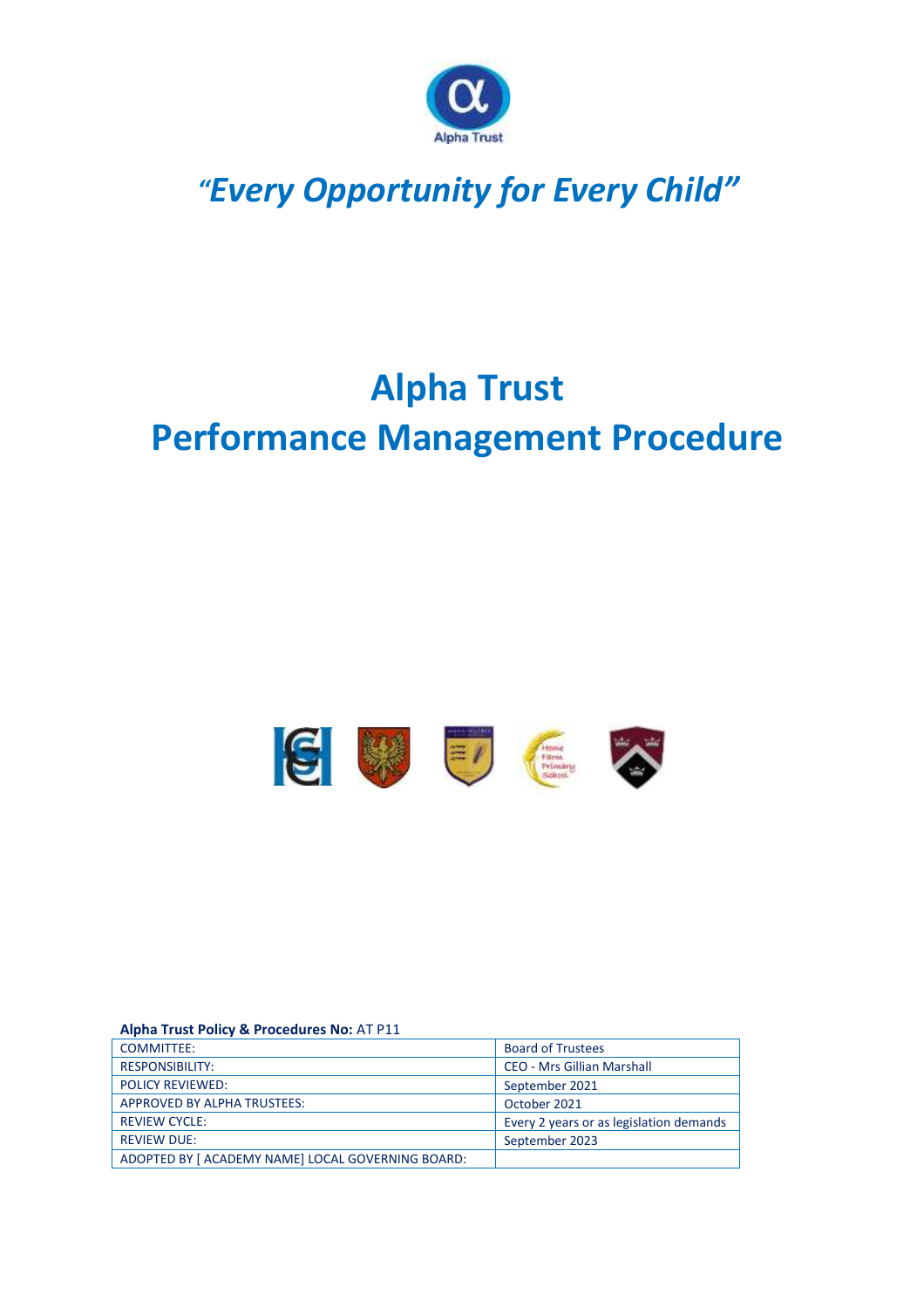

| <b>CONTENTS</b>                          | Page |  |
|------------------------------------------|------|--|
| Introduction<br>1.                       | 3    |  |
| Scope<br>2.                              | 3    |  |
| 3. Roles and Responsibilities            | 3    |  |
| 4. The Performance Management Cycle      | 4    |  |
| 5. Objective Setting                     | 4    |  |
| 6. Monitoring and Supporting Performance | 5    |  |
| <b>Reviewing Performance</b><br>7.       | 5    |  |
| <b>Unsatisfactory Performance</b><br>8.  | 6    |  |
| Confidentiality<br>9.                    |      |  |
| Appendix A: Sample PM Form<br>8          |      |  |

*This policy is based on the model policy for MATS from Juniper Education, formerly EES, 2020.*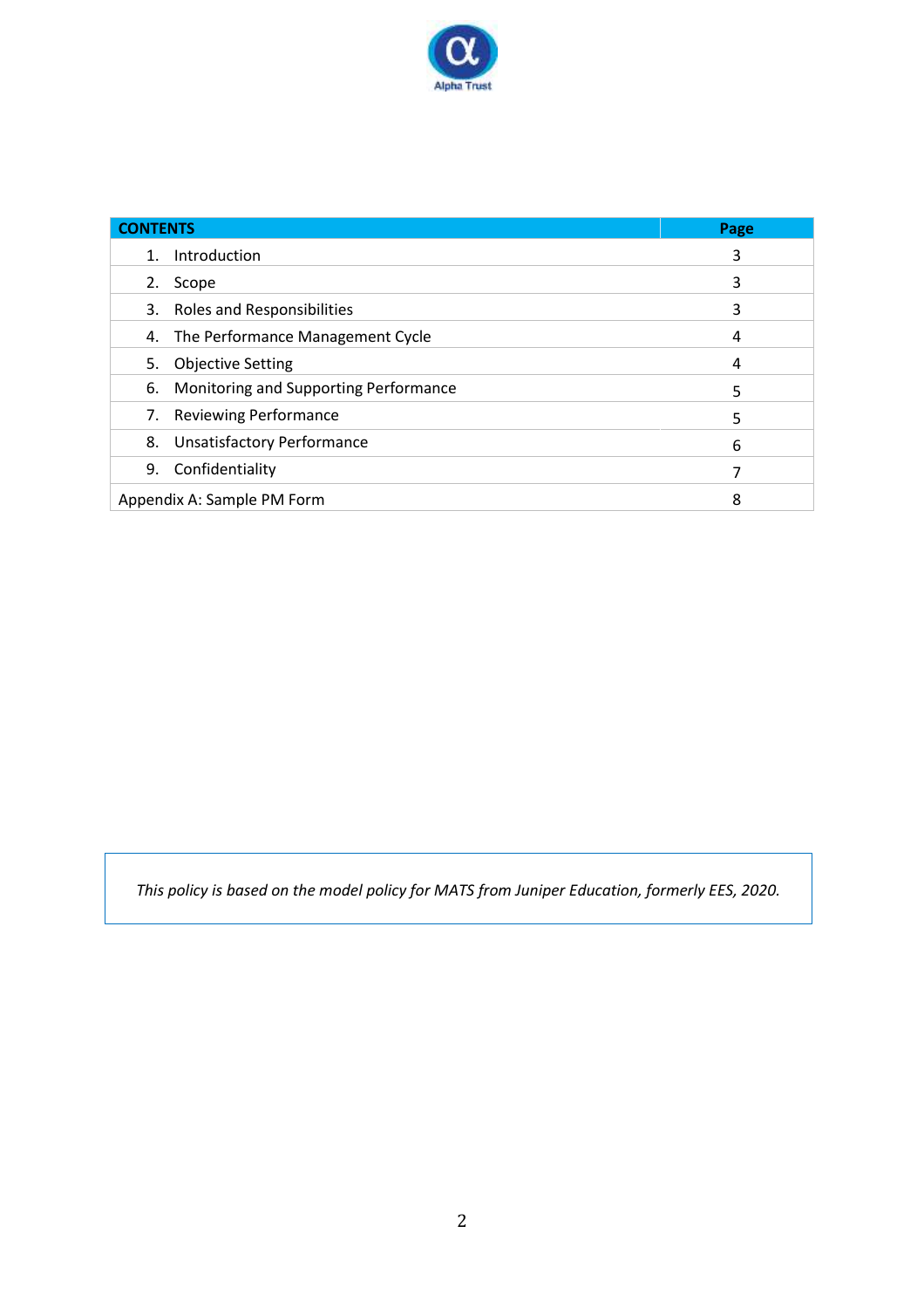

### **Alpha Trust Performance Management Procedure**

#### **1. Introduction**

1.1 This performance management procedure sets out the framework for a clear, fair and consistent assessment of the overall performance of all Employees. The process will be supportive and developmental, to ensure that all staff have the skills and support they need to carry out their role effectively and to enable them to continue to improve their professional practice within the context of the Trust and its schools' improvement plans and the standards expected of staff by relevant national and local standards and job and person specifications. It also sets out the arrangements that will apply when Employees fall below the levels of competence that are expected of them. Performance management will also be the key process in determining annual performance pay progression. The day-to-day performance of staff is monitored, managed and supported by line managers.

#### **2. Scope**

- 2.1 This procedure is applicable to all Trust employees including those employed to work in individual academies within the Trust and to staff who are employed to work centrally and/or support several or all Trust academies. In the case of:
	- staff with less than one year's service/on fixed term contracts the cycle will be adjusted according to the start/duration of the contract
	- those undergoing a probationary or statutory induction period the performance management Procedure will not normally apply until this period has been successfully completed other than in exceptional circumstances.

#### **3. Roles and Responsibilities**

#### **3.1 Performance management reviewers**

- The Trust board will appoint a performance management reviewer for the Executive Principal/ Principal, Headteacher/ Head of School and CEO.
- The Executive Principal/ Principal, Headteacher/ Head of School will appoint performance management reviewers for other staff in their academy.
- The CEO will appoint performance management reviewers for centrally employed staff.

The role of the performance management reviewer is to operate the performance management procedure in its entirety. The reviewer will be responsible for making recommendations on pay progression on the performance management statement in accordance with the pay policy, and in consultation with the Executive Principal/ Principal, Headteacher/ Head of School at school level.

#### **3.2. It is the responsibility of the Trust Board to**:

- define, communicate and monitor procedures and to ensure that they are applied in a fair and consistent manner;
- ensure that systems are in place for the proper induction of new and promoted staff, and for day-to-day management, support and development of staff.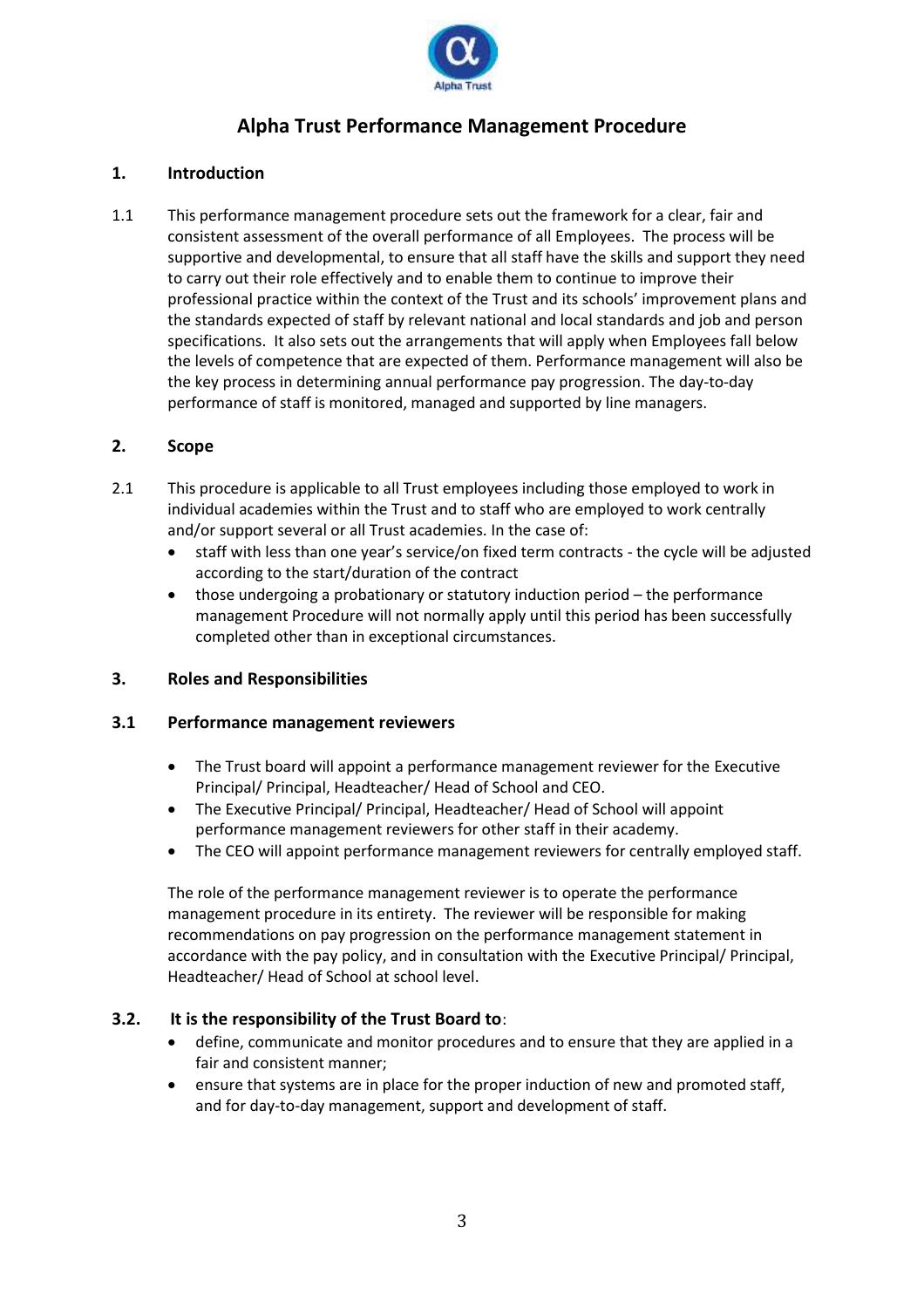

#### **3.3. It is the responsibility of the Executive Principal/Principal, Headteacher/Head of School and other line managers to**:

• manage performance effectively ensuring that staff are aware of the standards expected of them and dealing with any minor deficiencies at the earliest stage through normal day to day supervision and probation and induction procedures.

#### **3.4 It is the responsibility of all staff to:**

- be aware of and comply with the specific standards of performance related to their area of work and workplace;
- comply fully with this procedure and to co-operate with the processes contained therein.

The performance management process will be operated in a way which minimises the additional workload on all parties.

#### **4. The Performance management Cycle**

#### **4.1 Teachers**

The performance management cycle will run from September – August. Final reviews will be completed in time to allow for any pay decisions to be made by 31 October (31 December for Executive Principal/ Principal, Headteacher/ Head of School)

#### **4.2 Support Staff**

The performance management cycle will run from September - August Final reviews will be completed in time to allow for any pay decisions to be made by 31 October.

#### **5. Objective Setting**

- 5.1 Objectives will be set before, or as soon as possible after, the start of each appraisal cycle.
- 5.2 The objectives set for each reviewee will be SMART (specific, measurable, achievable, realistic and time-bound) and the number of objectives will be reasonable having regard to the nature of the role.
- 5.3 The reviewer and reviewee should each consider appropriate objectives and should seek to agree them through discussion. In the absence of agreement, the reviewer will determine the objectives. The objectives, and any training and support identified (see 6.3 below) will be set out in writing. The form at Appendix A is an example format to use and contains the baseline information required at PMR.
- 5.4 The objectives, if achieved, will contribute to plans for improving educational provision and performance, improving the education of students and improving and developing the performance of staff. To ensure this, objectives will be quality assured against the improvement plan and moderated across the Trust to ensure consistency and fairness.
- 5.5 Objectives may be revised in-year where circumstances change.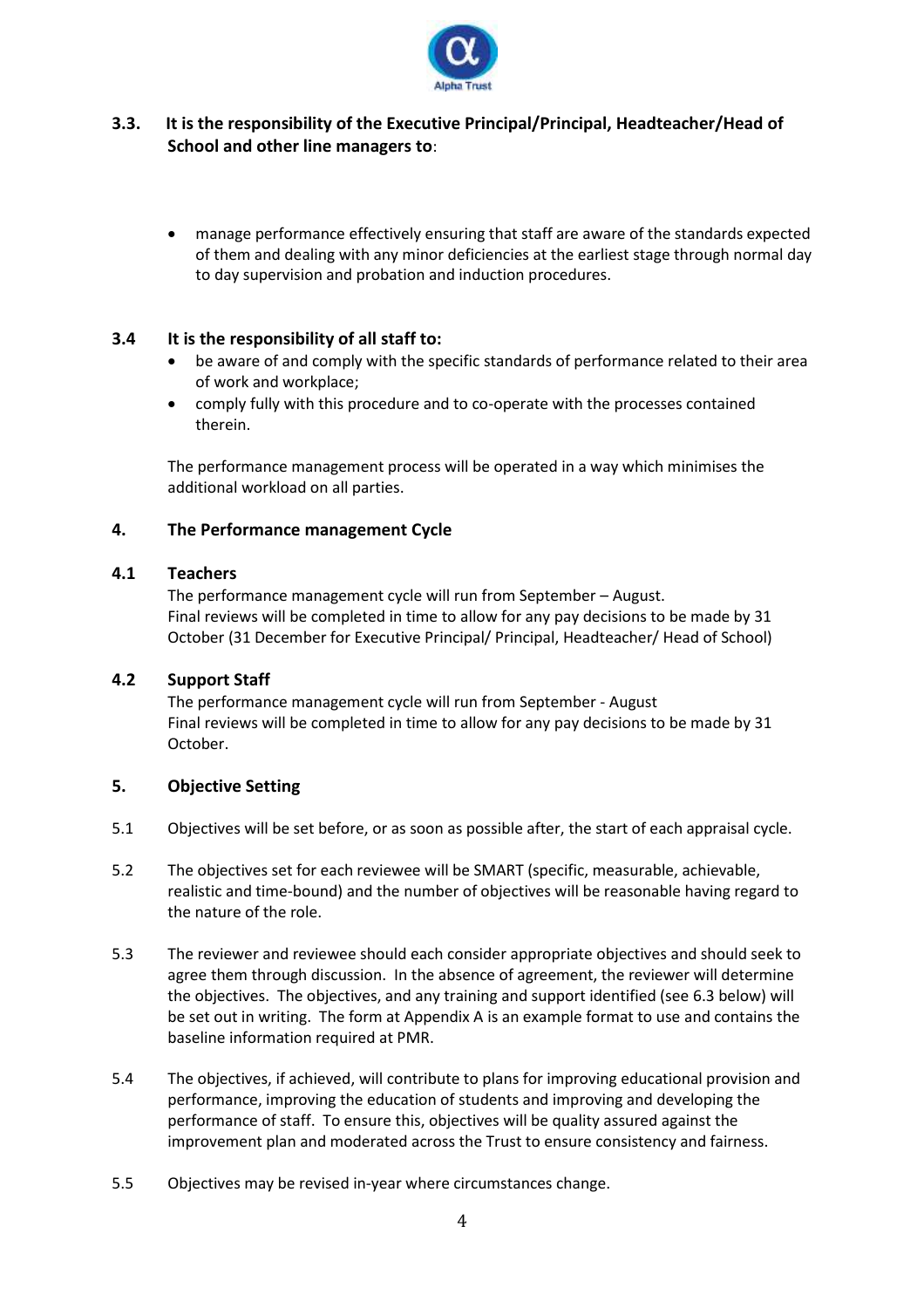

#### **6. Monitoring and Supporting Performance**

#### **6.1 Observation**

The Trust believes that observation is important both as a way of assessing strengths and areas for development and for gaining important information which can inform school improvement more generally.

All staff should expect to have their performance and work observed and assessed by their line manager, reviewer and/or senior leaders. This will include where relevant, formal and 'drop-in' classroom observations for the purposes of evaluating the standards of teaching and learning and to check that high standards of professional performance are established and maintained.

The amount and type of such observations will be proportionate to the performance of the reviewee and the needs of the school and/or Trust employer.

All observation will be carried out in a supportive fashion and, in the case of teachers, by someone with QTS.

#### **6.2 Feedback**

Reviewees will receive constructive feedback on their performance throughout the year and as soon as practicable after observation has taken place or other evidence has come to light.

#### **6.3 Training and Support**

The Trust expects all staff to take responsibility for improving their own performance through appropriate continuing professional development. Professional development will be linked to school improvement priorities and individual job roles, priorities and ambitions. Specific support, guidance and development needs will be identified through the performance management process.

#### **7. Reviewing Performance**

- 7.1 All staff will be assessed on their overall performance taking into account: any professional standards applicable to that role; performance against their performance management objectives; the requirements of their job roles and the degree to which they have taken responsibility for their own CPD.
- 7.2 Performance and development priorities will be considered and addressed on a continuous basis throughout the year and there will be informal meetings as necessary to consider progress against objectives. There may be formal review meetings during the year. Performance management meetings will take place during working/directed time, excluding PPA time unless otherwise agreed.
- 7.3 At the end of the cycle, each reviewee's performance will be formally assessed.

The reviewer and reviewee will meet to discuss progress against objectives and overall performance.

The reviewee will receive, and have an opportunity to comment on, a written report (the form at Appendix A may be used for this purpose) which will include:

• An assessment of the reviewee's performance against the objectives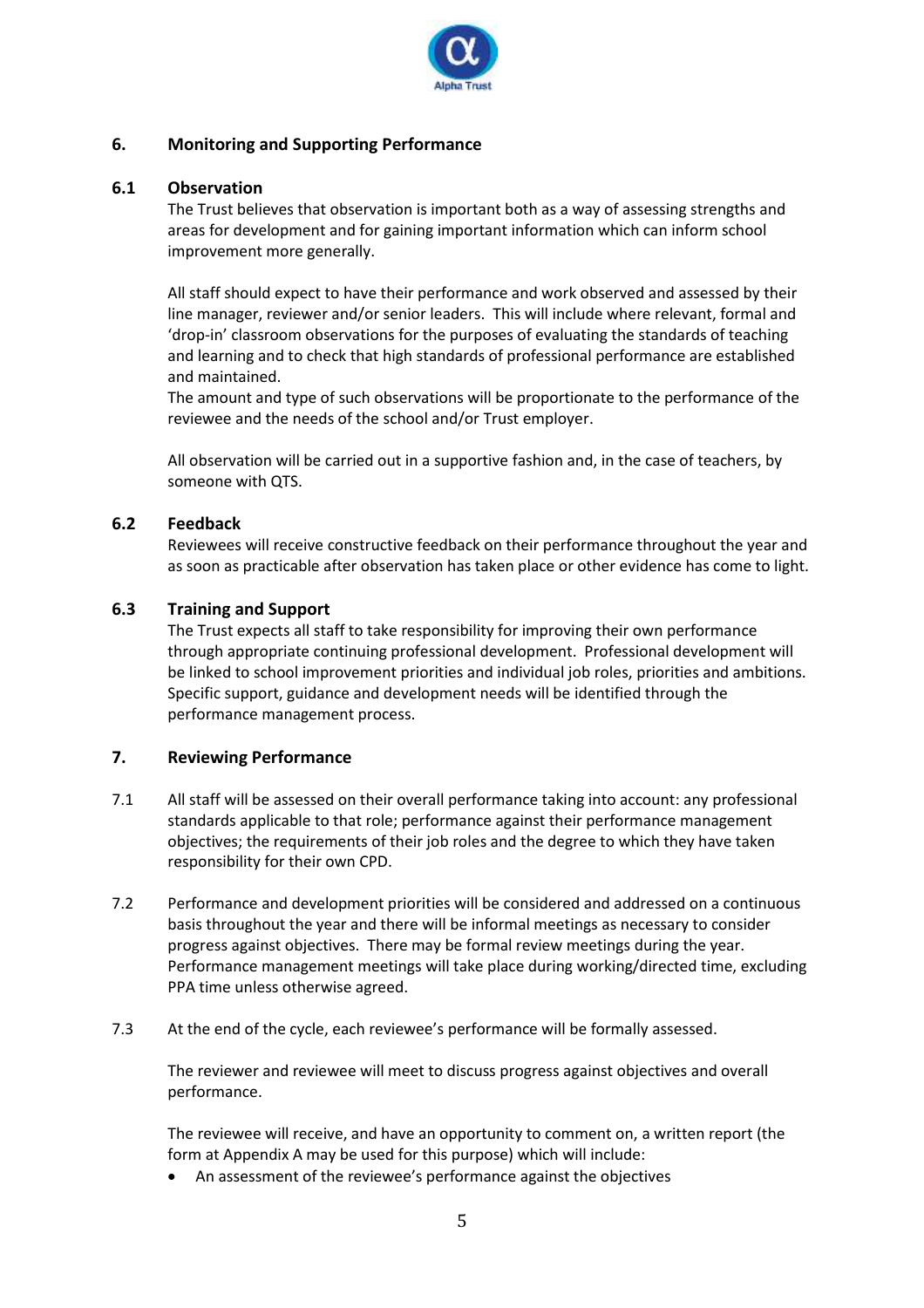

- An assessment of overall performance with particular reference to performance against the job role and any standards relevant to the role;
- An assessment of how the employee and school and/or Trust employer have identified and met the their training, development and support needs and the impact of learning on their performance;
- A recommendation on pay

#### **7.4 Absence**

Where an employee has been absent during the performance management cycle, performance will be assessed on the basis of any and all evidence available for the periods of attendance and where necessary on prior performance.

#### **8. Unsatisfactory Performance**

- 8.1 If at any point in the cycle, evidence emerges that an employee's performance has fallen below the minimum standards expected of them, the reviewer or other relevant manager, will:
	- explain the nature and seriousness of the concerns;
	- detail any previous discussions/support;
	- give the employee the opportunity to comment and discuss concerns.

This may also apply where employees consistently fail to develop their skills and knowledge or to sustain the expected level of performance.

Any concerns and subsequent discussion will be confirmed in writing to the employee. The manager will normally (see 8.2 below) set a monitoring period. This will involve:

- the setting of targets for future performance (in addition to existing performance management targets) ;
- agreeing any further support with the employee;
- making it clear how, and by whom, progress will be monitored and when it will be reviewed;
- explaining the consequences and process if no, or insufficient, improvement is made.

The period of monitoring will normally be between 4 and 8 working weeks and in any case shall only be as long as is necessary to allow reasonable time for improvement and this will depend on the seriousness of the issues and individual circumstances. Exceptionally, an extension of not normally more than 4 weeks may be granted, where there has been significant improvement or there has been significant absence during the monitoring period.

Regular contact will be maintained throughout the monitoring period to review and support progress.

8.2 Where performance concerns are particularly serious, and/or where there has been insufficient improvement following any monitoring period, the performance management procedure will be suspended and the formal capability procedure will be invoked.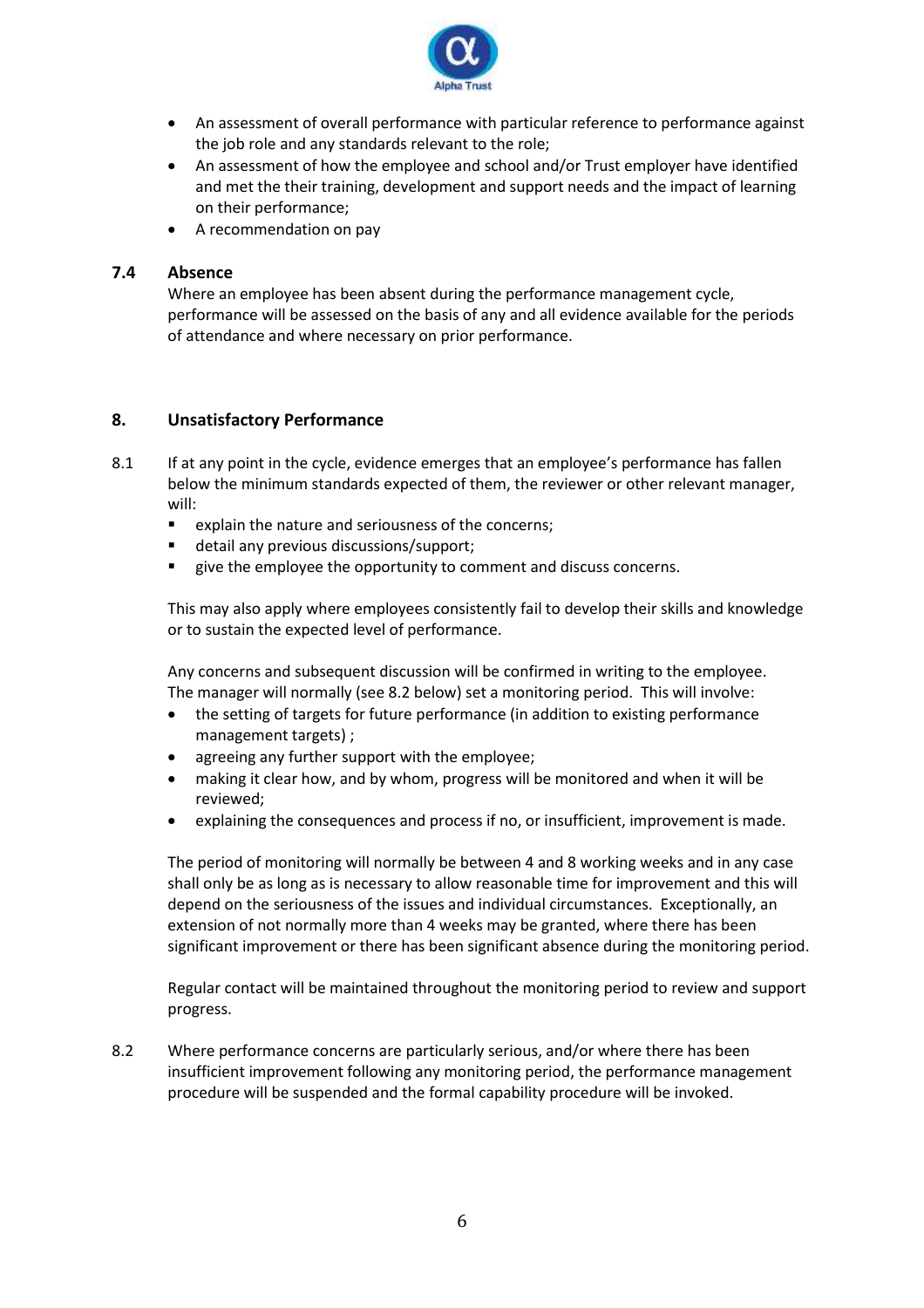

#### **9. Confidentiality**

9.1 A written record of all meetings conducted under this procedure will be made, either by the person holding the meeting or by an alternative person arranged to take notes. The school processes any personal data collected during the performance management procedure in accordance with its GDPR policy. Any data collected is held securely and accessed by, and disclosed to, individuals only for the purposes of completing the performance management procedure or as set out in 9.2 below.

On the conclusion of the procedure, data collected will be held in accordance with the school retention schedule. Inappropriate access or disclosure of employee data constitutes a data breach and should be reported in accordance with the school's GDPR policy immediately. It may also constitute a disciplinary offence, which will be dealt with under the Trust's Disciplinary Procedure.

- 9.2 The performance management process and related paperwork will be treated with confidentiality. However, performance management paperwork may be shared beyond the reviewer and reviewee in the following circumstances:
	- with senior leaders for the purposes of quality assurance;
	- with the Executive Principal/Principal/Headteacher/ Head of School for the purpose of assessing eligibility to progress to the Upper Pay Range and meeting HLTA and other relevant standards;
	- where poor performance is identified;
	- with those responsible for making pay decisions.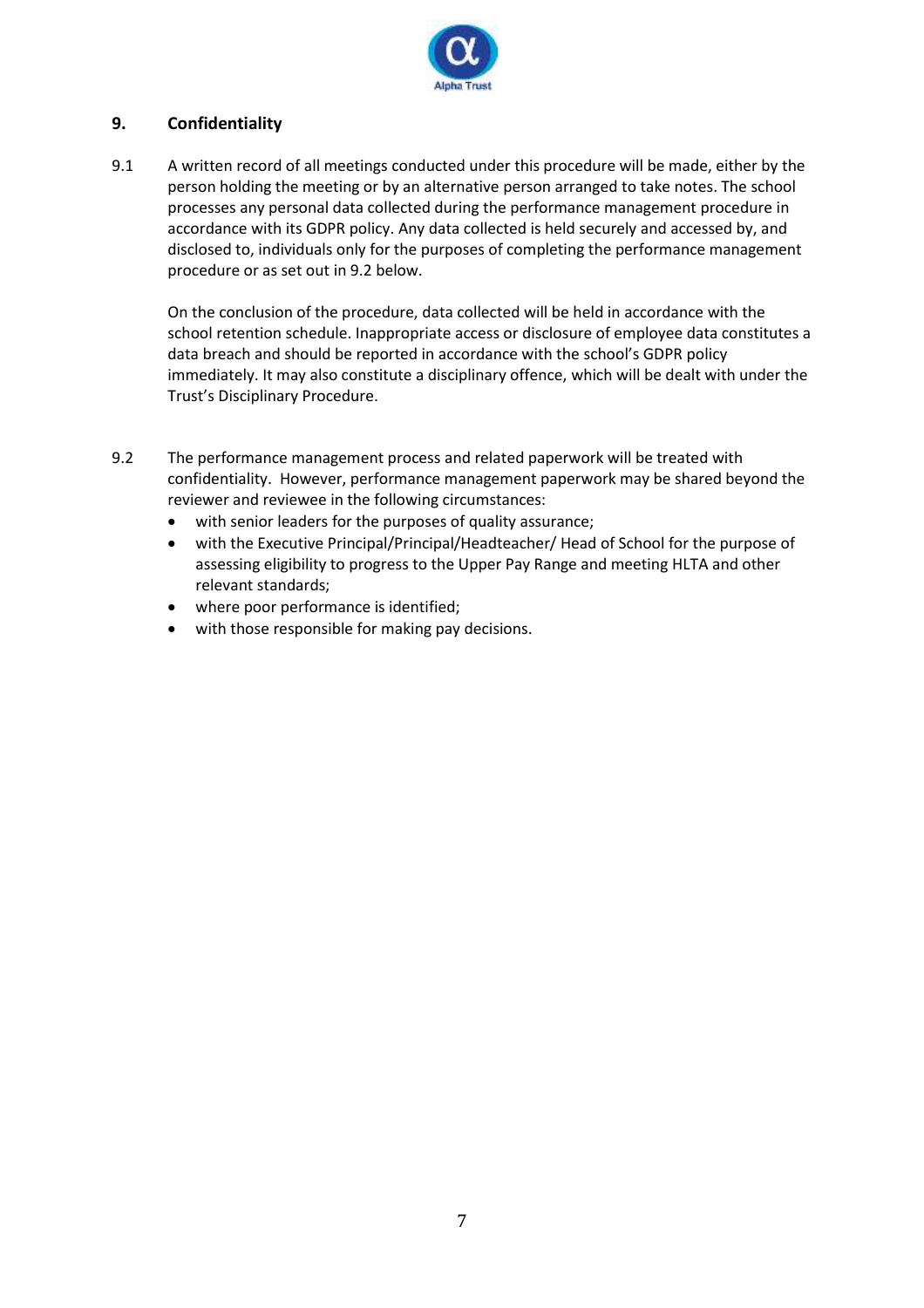## **Appendix A – Sample PM Form**

| PERFORMANCE MANAGEMENT                                   |                              |     |
|----------------------------------------------------------|------------------------------|-----|
| <b>NAME OF REVIEWEE</b>                                  | <b>STRICTLY CONFIDENTIAL</b> |     |
|                                                          |                              |     |
| <b>JOB TITLE</b>                                         |                              |     |
| <b>NAME OF REVIEWER</b>                                  |                              |     |
|                                                          |                              |     |
| <b>PM CYCLE DATES</b>                                    | From:                        | To: |
| <b>Professional Standards</b>                            |                              |     |
| applicable to the role                                   |                              |     |
|                                                          |                              |     |
|                                                          |                              |     |
|                                                          |                              |     |
| Key aspects of the improvement plan relevant to the role |                              |     |
|                                                          |                              |     |
|                                                          |                              |     |
|                                                          |                              |     |
| Date of initial meeting                                  |                              |     |
|                                                          |                              |     |
| Date(s) of informal review meeting(s)                    |                              |     |
| Date of final review meeting                             |                              |     |
|                                                          |                              |     |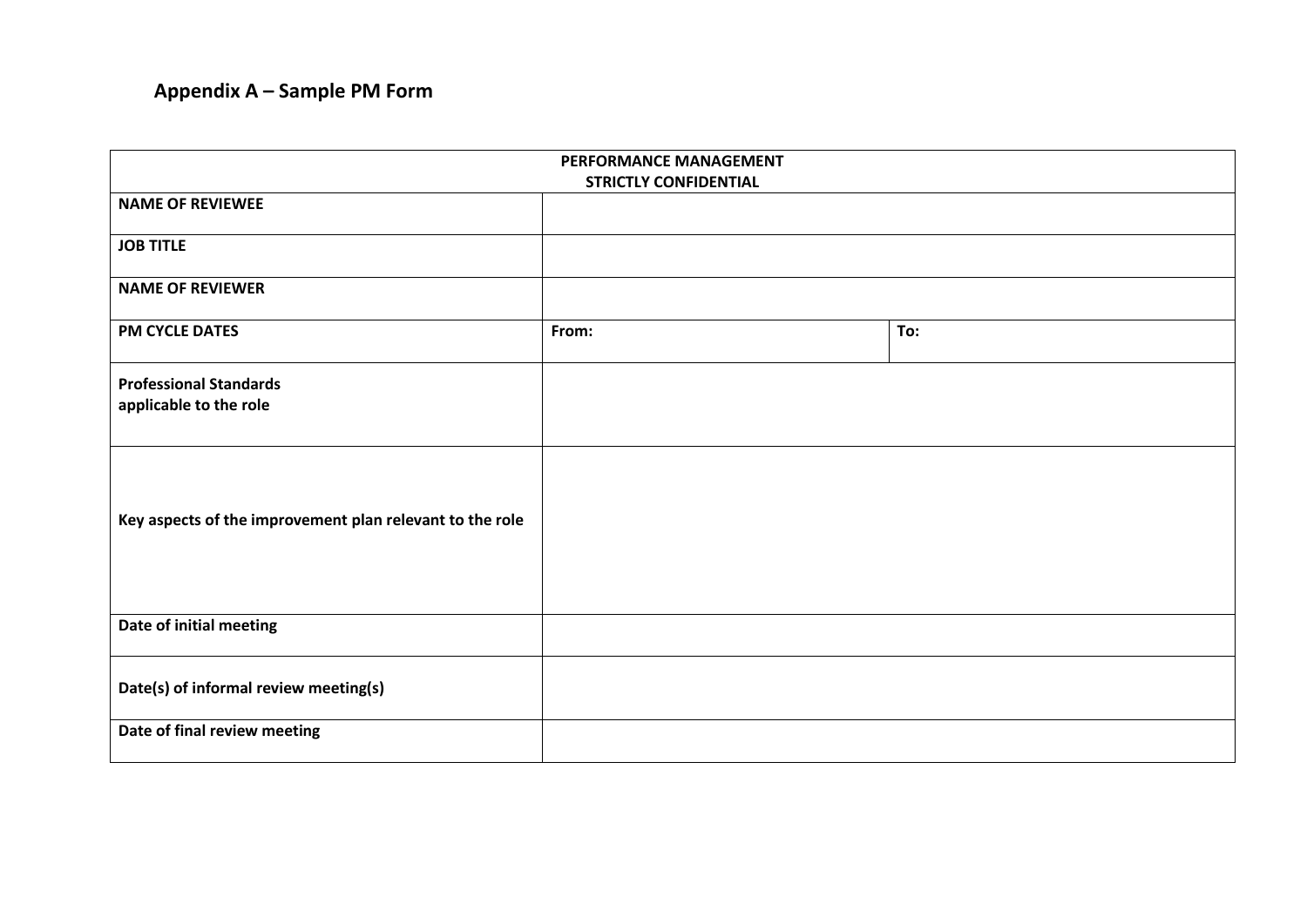

| <b>Objectives</b><br>(Key performance priorities for the year) | <b>Measures/Milestones</b><br>(How/when will objective be achieved) | Summary of success/ achievements through<br>the year<br>(Record of evidence) |
|----------------------------------------------------------------|---------------------------------------------------------------------|------------------------------------------------------------------------------|
|                                                                |                                                                     |                                                                              |
|                                                                |                                                                     |                                                                              |
|                                                                |                                                                     |                                                                              |
|                                                                |                                                                     |                                                                              |
|                                                                |                                                                     |                                                                              |
|                                                                |                                                                     |                                                                              |
|                                                                |                                                                     |                                                                              |
|                                                                |                                                                     |                                                                              |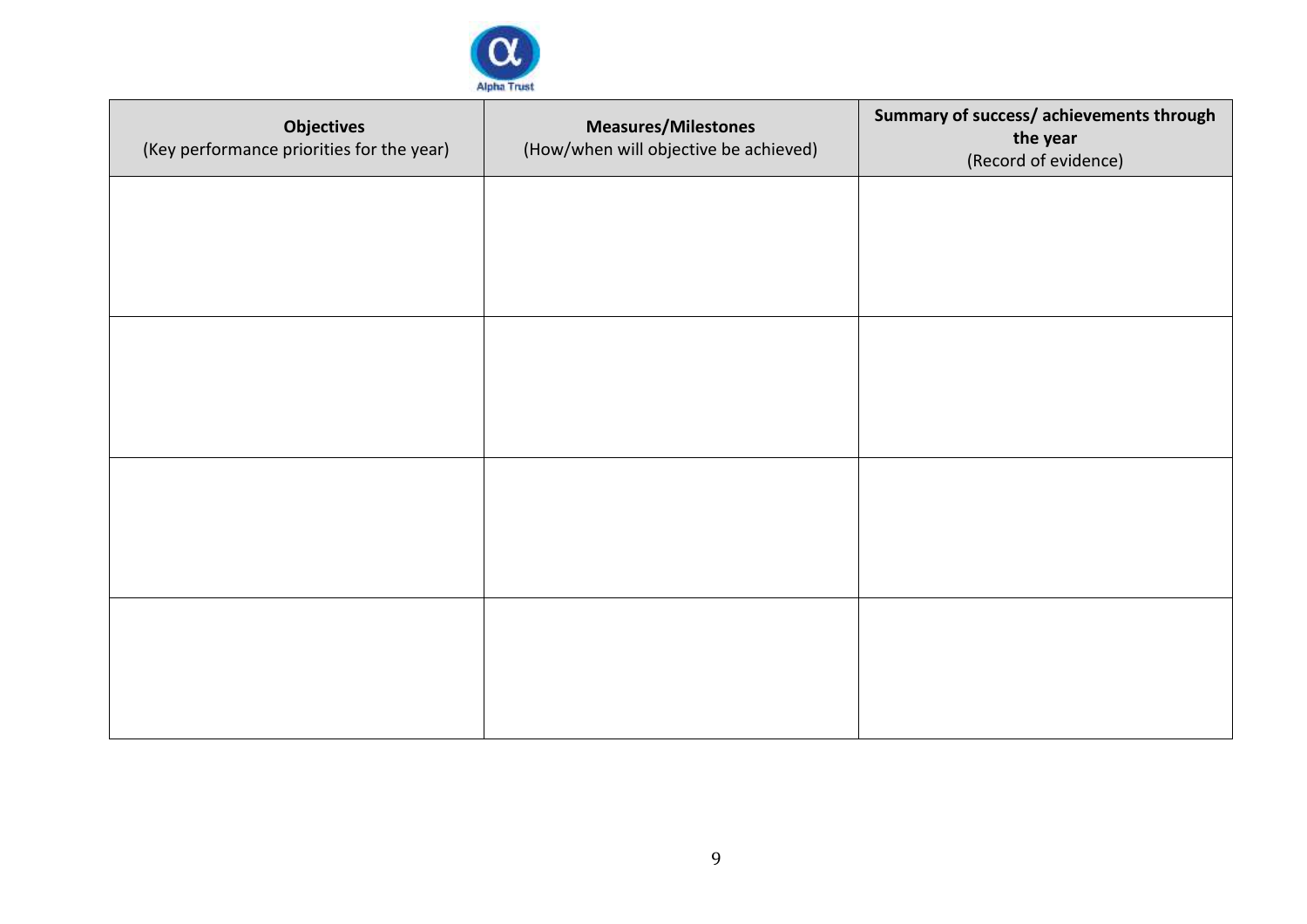

| <b>Objectives</b><br>(Key performance priorities for the year) | <b>Measures/Milestones</b><br>(How/when will objective be achieved) | Summary of success/ achievements through<br>the year<br>(Record of evidence) |
|----------------------------------------------------------------|---------------------------------------------------------------------|------------------------------------------------------------------------------|
|                                                                |                                                                     |                                                                              |
|                                                                |                                                                     |                                                                              |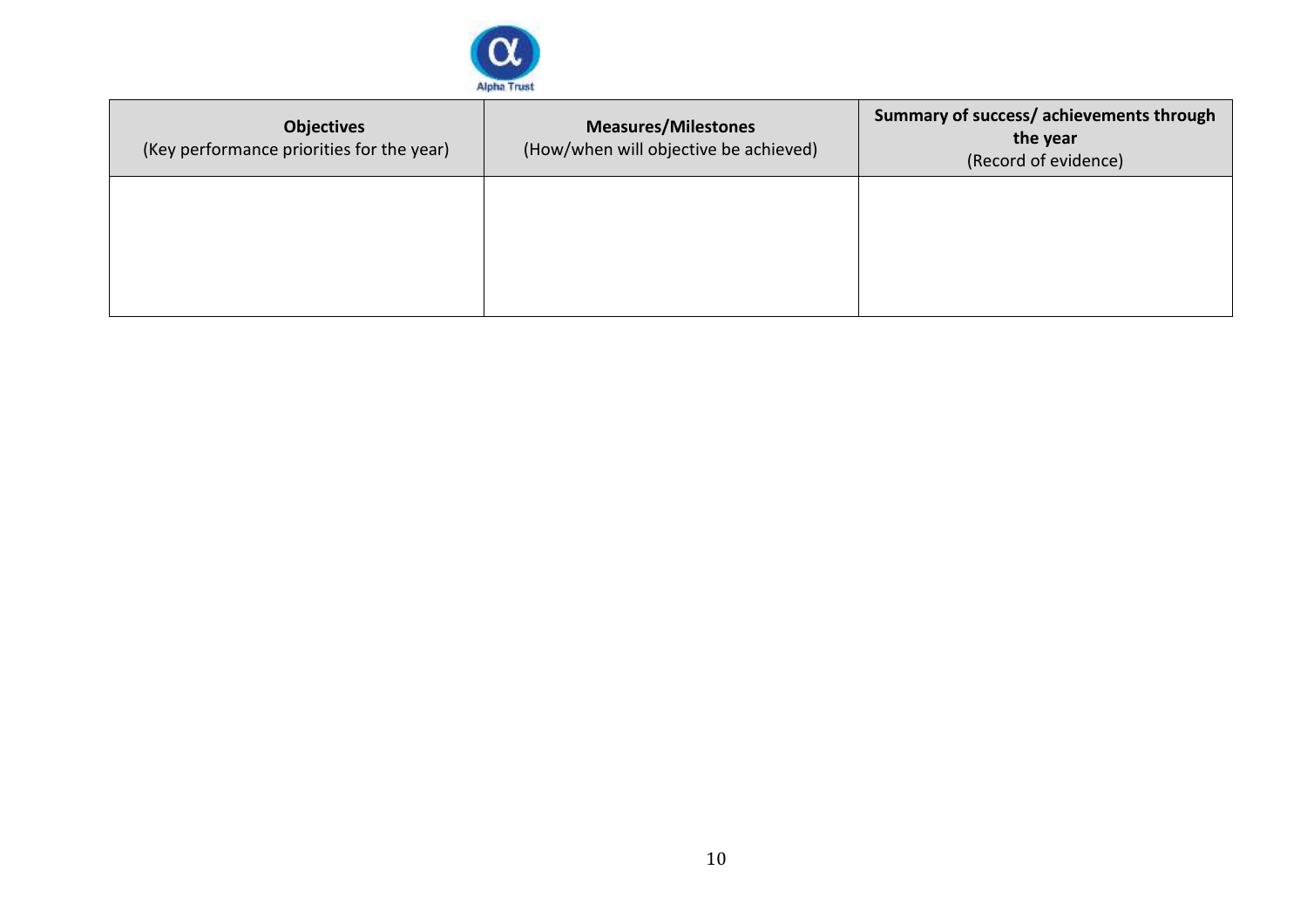| <b>Development required</b><br>(Skills, knowledge etc.) | <b>Delivery</b><br>(How will development needs be met?) | <b>Examples of application/impact</b><br>(Has this added value to the role, how has this<br>been applied?) |
|---------------------------------------------------------|---------------------------------------------------------|------------------------------------------------------------------------------------------------------------|
|                                                         |                                                         |                                                                                                            |
|                                                         |                                                         |                                                                                                            |
|                                                         |                                                         |                                                                                                            |
|                                                         |                                                         |                                                                                                            |
|                                                         |                                                         |                                                                                                            |
|                                                         |                                                         |                                                                                                            |
|                                                         |                                                         |                                                                                                            |
|                                                         |                                                         |                                                                                                            |
|                                                         |                                                         |                                                                                                            |